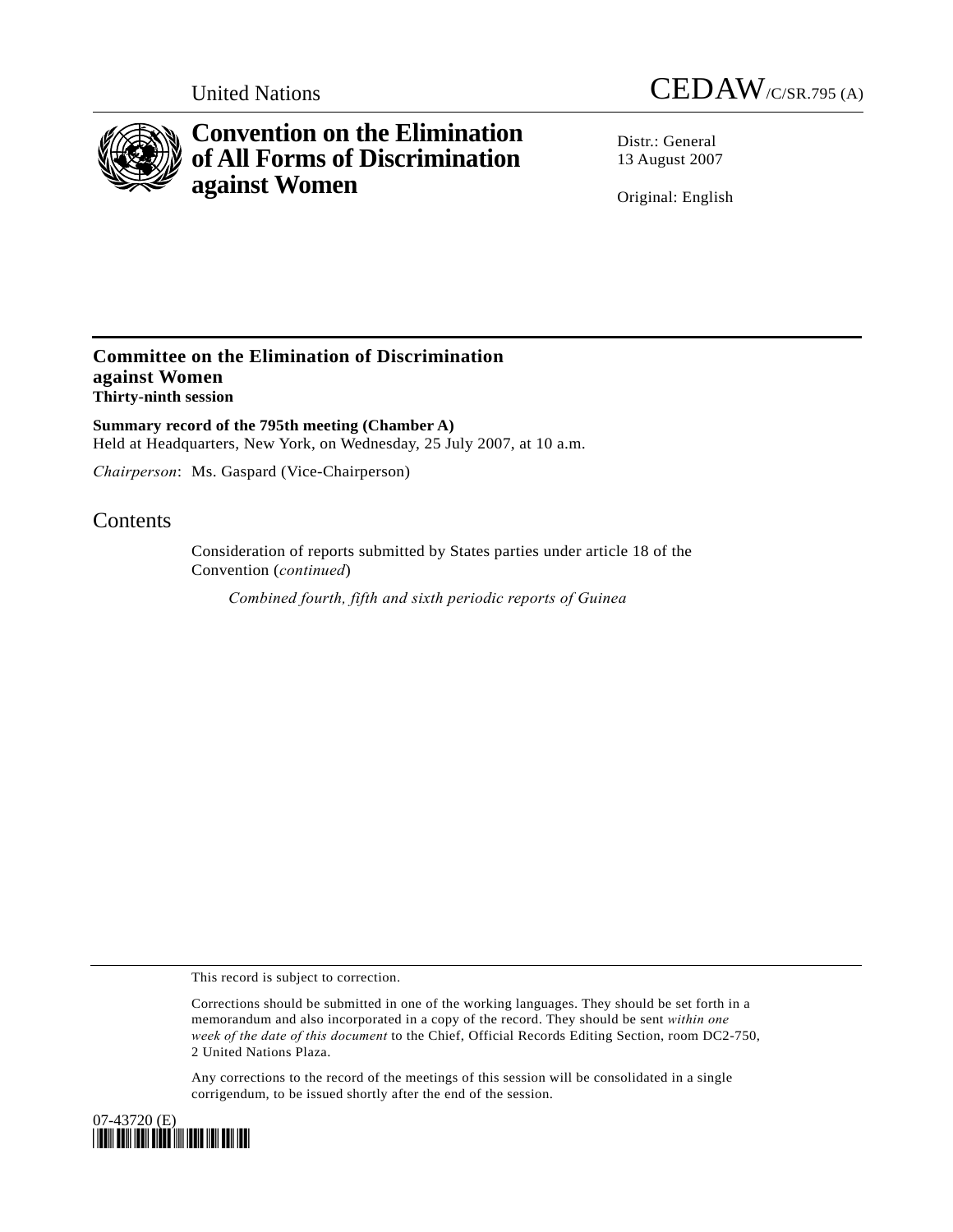*In the absence of Ms. Šimonović, Ms. Gaspard, Vice-Chairperson, took the Chair.* 

*The meeting was called to order at 10.20 a.m.* 

#### **Consideration of reports submitted by States parties under article 18 of the Convention** (*continued*)

 *Combined fourth, fifth and sixth periodic reports of Guinea* (CEDAW/C/GIN/4-6; CEDAW/C/ GIN/Q/6 and Add.1)

1. *At the invitation of the Chairperson, the members of the delegation of Guinea took places at the Committee table.*

2. **Ms. Nabe** (Guinea), introducing the State party's combined fourth, fifth and sixth periodic reports, said that her Government aimed to consolidate the implementation of Millennium Development Goal 3 by setting up gender units in ministerial departments; providing training for women with a view to increasing their participation in the electoral process; promoting gender mainstreaming at all levels of the education system; providing training for Government officials and other decision makers in gender issues and the Convention; and developing a five-year strategic plan for the institutional framework of the Ministry of Social Affairs and the Promotion of Women and Childhood.

3. Women currently accounted for 53 per cent of the Guinean population. Although they were represented in government, political parties and labour unions, their presence did not reflect their demographic weight and the number of women in decision-making posts still fell well below the 30 per cent target.

4. Article 4 of the Constitution (Fundamental Law) provided that men and women were equal before the law and enjoyed the same rights. Women's rights had also been promoted through the adoption of a nondiscriminatory Land (Private and State-owned) Code, the revision of the Criminal Code to include more severe penalties for sexual crimes and trafficking, the elaboration of a draft Civil Code removing discriminatory provisions against women and the elaboration of a draft Code of the Child to address gaps in national legislation with respect to girls' rights, the trafficking of girls and other forms of violence. The Government was also working to raise awareness of the Convention among legal professionals.

5. At the international level, Guinea had ratified the Protocol to the African Charter on Human and People's Rights on the Rights of Women in Africa and had signed a multilateral cooperation agreement with nine other countries in the West African subregion to combat child trafficking.

6. A number of measures had been taken to empower rural women and reduce their poverty. They included the establishment of the Triennial National Literacy Programme for 300,000 women at the grassroots level, the creation of a national fund to support women's economic activities, the establishment of local microfinance institutions and the organization of a gender unit in the Ministry of Agriculture with a sectoral strategy to professionalize women farmers.

7. In the field of health, the Government had focused on increasing vaccination coverage, improving maternal and child health care, combating female genital mutilation through the elaboration of a national strategy plan and a 10-year action plan (2003-2013) and combating HIV/AIDS through the establishment of the National AIDS Committee and committees at the regional and prefectural levels.

8. To reduce gender disparity in the field of education, the Government had set up equity committees at the regional and prefectural levels as well as a National Commission on Basic Education for All (CONEBAT), which provided support for girls who had dropped out of or had never attended school.

9. The machinery to monitor the implementation of the Convention consisted of a national committee and seven regional committees which, unfortunately, had not functioned effectively because of lack of support. However, there were also gender focal points in technical departments, the National Assembly and NGOs. Monitoring was also carried out through cooperation with a large number of national and international NGOs.

10. Despite the Government's strong political commitment and the numerous programmes that had been developed, the advancement of women in Guinea continued to be hindered by difficulties such as lack of reliable qualitative and quantitative data in areas of concern to the Committee, low percentage of women at decision-making levels and their unfavourable ranking on electoral lists, insufficient monitoring of the implementation of legal instruments ratified by Guinea and the feminization of poverty. Her Government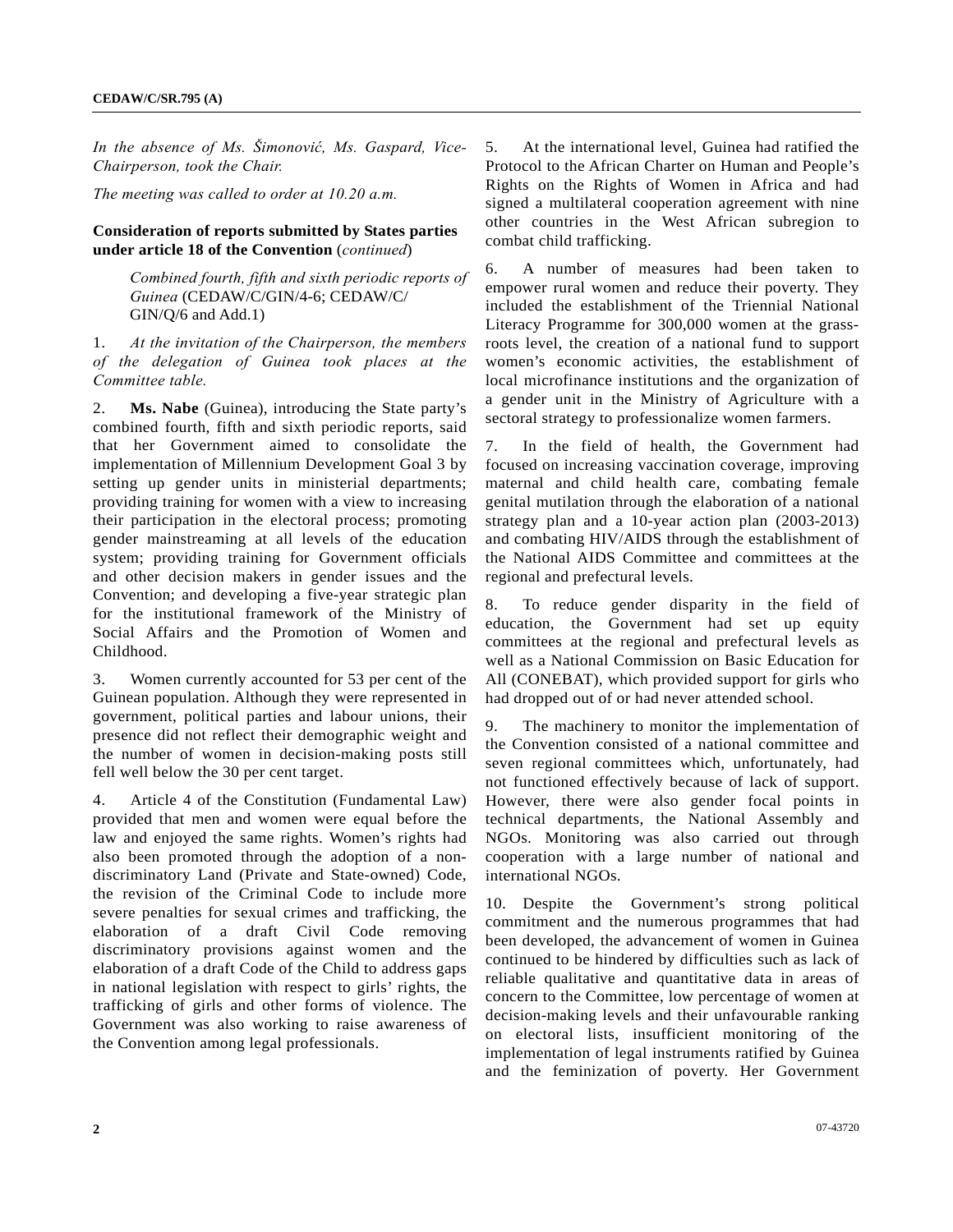would welcome the support of the international community in meeting its goals with respect to the promotion and protection of women's rights.

#### *Articles 1 to 6*

11. **Ms. Shin** expressed regret that the reports had not been written according to the guidelines and that the delegation had not provided written responses to the questions of the pre-session working group. She hoped that future reports would present information article by article and that they would be submitted on time; the seventh report was due later that year. She urged the delegation to study the Committee's general recommendations, as they contained interpretations and supplementary information. Finally, she was disappointed that the current report did not contain any sex-disaggregated data and that the delegation appeared not to have understood articles 4 and 5 on temporary special measures and stereotyping.

12. According to article 2 of the Convention, national constitutions should embody the principle of the equality of men and women. Although article 4 of the Guinean Constitution (Fundamental Law) provided that men and women were "equal before the law", that provision did not preclude indirect discrimination against women.

13. Noting that many draft laws were still awaiting adoption, she asked which entity was responsible for pushing through legal reforms and whether there was a time limit. Finally, she wished to know why Guinea had not been able to ratify the Optional Protocol or to support the amendment to article 20, paragraph 1 of the Convention.

14. **Ms. Neubauer**, noting from the response, to the list of issues and questions (CEDAW/C/GIN/ Q/6/Add.1, p. 15), that the Convention-related followup machinery was not yet operational, asked whether there was any political will within the Government to monitor the implementation of the Convention and to establish a system for provision of legal assistance to women.

15. She asked what mechanisms existed to ensure proper coordination between the Ministry of Social Affairs and the Promotion of Women and Childhood and the other institutions tasked with the implementation of the Convention; and how the work of the Ministry was coordinated with the gender focal points elsewhere in the Government. She also asked how the Ministry cooperated with the Observatory on respect for women's rights in the National Assembly and whether it reported regularly to the National Assembly on the implementation of the national policy, programmes and action plans.

16. **Ms. Patten** expressed her appreciation to the delegation for its candour in identifying the challenges that would need to be met in implementing the Convention, and asked whether it was sure that the necessary financial and human resources would be made available.

17. She asked what reasons the authorities had given for rejecting the request for ratification of the Optional Protocol and whether the new Government had submitted another request. She pointed out that the Optional Protocol was a highly valuable tool for preventing violation of the rights of women.

18. She expressed concern at the amount of time that had already elapsed since work on revision of the Civil Code had been started and she asked why it was taking so long and when it could be expected to be completed.

19. Noting that the Committee had been independently informed that there had not been any real consultation with non-governmental organizations, she asked to what extent civil society had been involved in the preparation of the report, and whether any technical assistance had been obtained for that purpose. She urged the country to seek such assistance in future.

20. She expressed concern at the fact that there had not been a single case of the Convention being invoked in the courts, even though it was now 25 years since the Convention had been ratified, and asked what precise measures were being envisaged to promote awareness of the Convention among legal professionals. Clearly not enough resources were being assigned to that task.

21. She urged Guinea to take cognizance of general recommendation No. 25 on temporary special measures, in which the Committee emphasized the need for such measures as a means of remedying the effects of past discrimination. The areas where women in Guinea seemed to be truly disadvantaged education, decision-making, politics — were precisely those where the Committee strongly recommended the use of temporary special measures, such as quotas or affirmative action.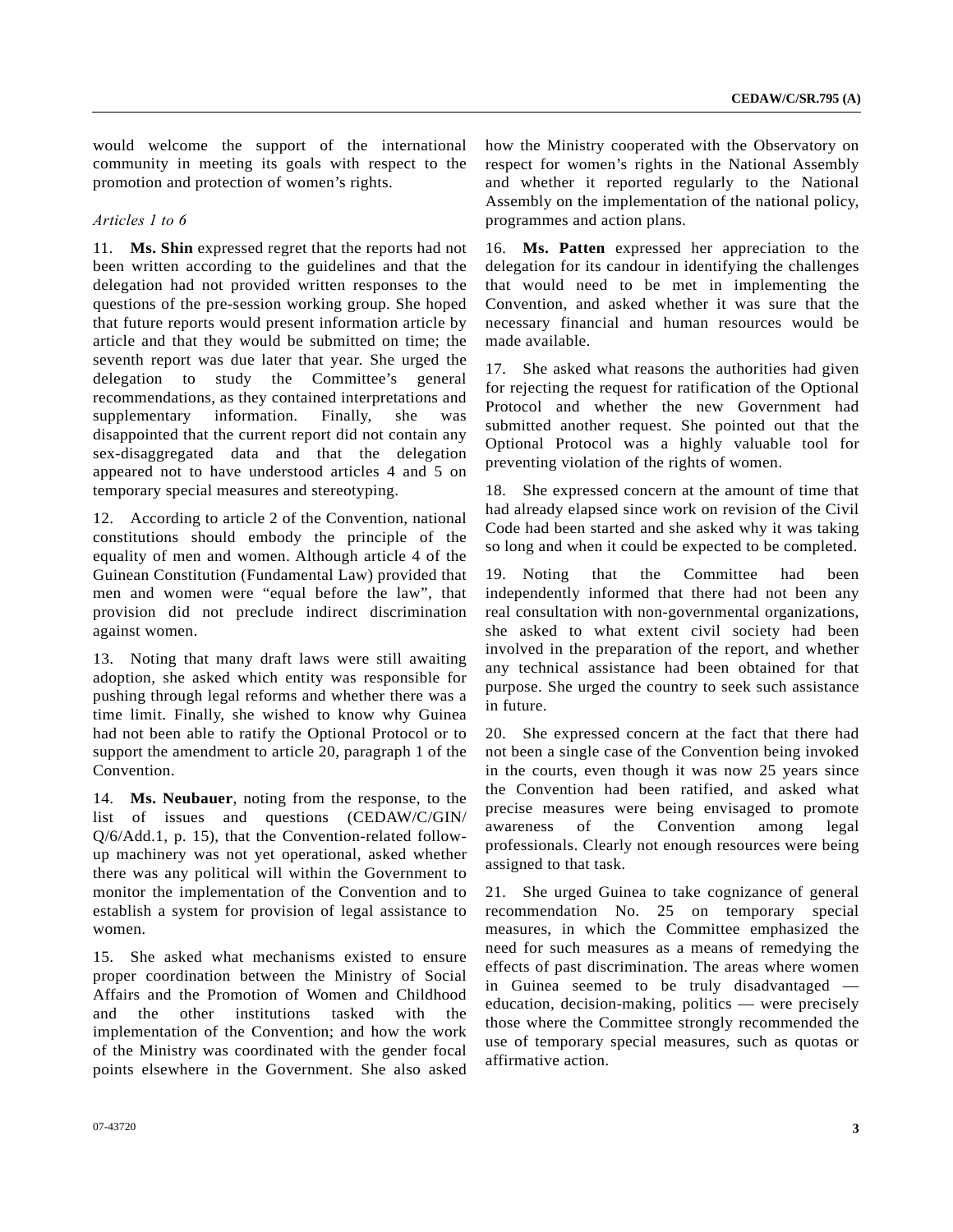22. **Ms. Pimentel**, while recognizing the efforts that Guinea was making to enforce the Convention, expressed concern at the difficulties that the country was having in achieving that goal. The report had mentioned that women and girls were still the victims of traditional practices harmful to their self-fulfilment, including traditional taboos; she wished to know what those traditional taboos were.

23. While the report stated that there was a law prohibiting female genital mutilation, it would appear to have had little impact for the report also stated that 96 per cent of women in Guinea had been subjected to the practice. That was truly a matter for concern. General recommendation No. 14, on female circumcision, and general recommendation No. 19, on violence against women, were very useful tools in combating the practice and she wondered why the Government did not utilize them.

24. **Ms. Nabe** (Guinea) explained that nongovernmental organizations had been invited to the validation workshop, which had followed the drafting phase. Her ministry maintained close links with such organizations. Officials drafting the report had been unaware that it should have referred to the specific articles of the Convention. In future, reports would follow the desired format.

25. **Ms. Sylla,** giving additional information on the process of drafting the combined reports, said that an interministerial commission had been established, which had included non-governmental organizations, UNICEF, and the political parties.

26. The Ministry of Social Affairs and the Promotion of Women and Childhood worked closely with certain NGOs, and the various activities relating to women's affairs were organized jointly by the department concerned with each individual issue and the nongovernmental organizations that were active in that area.

27. **Ms. Diaraye** (Guinea), referring to the level of awareness of the Convention, said that although special information and awareness-raising sessions had been organized, not all members of the judiciary had truly grasped its import. The Ministry of Social Affairs and the Promotion of Women and Childhood working with the Observatory for the defence of the rights of women drew up training and awareness-raising programmes for parliamentarians on the content of the various legal instruments ratified by Guinea in the area of women's rights.

28. Data collection was done on the basis of the national census, which was conducted regionally. The next one was planned for 2008.

29. Finally she said that, changing the laws took a long time, and required lengthy negotiations between various Ministries. Negotiations on the proposed revision of the Civil Code, which sought to take account of all instruments relating to the rights of women to which Guinea was a party, had been particularly complicated. It was hoped that the revised Code would be submitted to the National Assembly by the end of the year.

30. **Ms. Kaba** said that, following the enactment of the law on female genital mutilation, the percentage of women undergoing the mutilation had dipped slightly — from 99 per cent to 96 per cent. The lack of success did not mean that there had been no effort. Changing people's behaviour was very difficult. Part of the reason for the persistence of the practice was that it was a social and religious need. It had to be remembered that 80 per cent of the population in Guinea was Muslim.

31. **Ms. Bamba** (Guinea) said that the law prohibiting female genital mutilation was not effectively enforced and no cases had yet been brought before the courts. A climate of impunity prevailed. She agreed that the Committee's general recommendations would be useful helping to eliminate practices harmful to women.

32. **Ms. Aribot** (Guinea) said that, under the current 10-year plan of action to eliminate female genital mutilation, the Government, in cooperation with various partners, was helping women who performed excisions to retrain for other occupations. As a result of the implementation of the 10-year plan, female genital mutilation was no longer carried out by nurses and midwives in hospitals; thus, efforts to "medicalize" the practice had been halted. The Government and civil society organizations were united in condemning the practice and were making efforts to inform the public of the dangers it posed to women's reproductive and mental health. However, that stance was somewhat undermined by representatives of the Islamic faith who had not come out clearly in favour of eliminating the practice.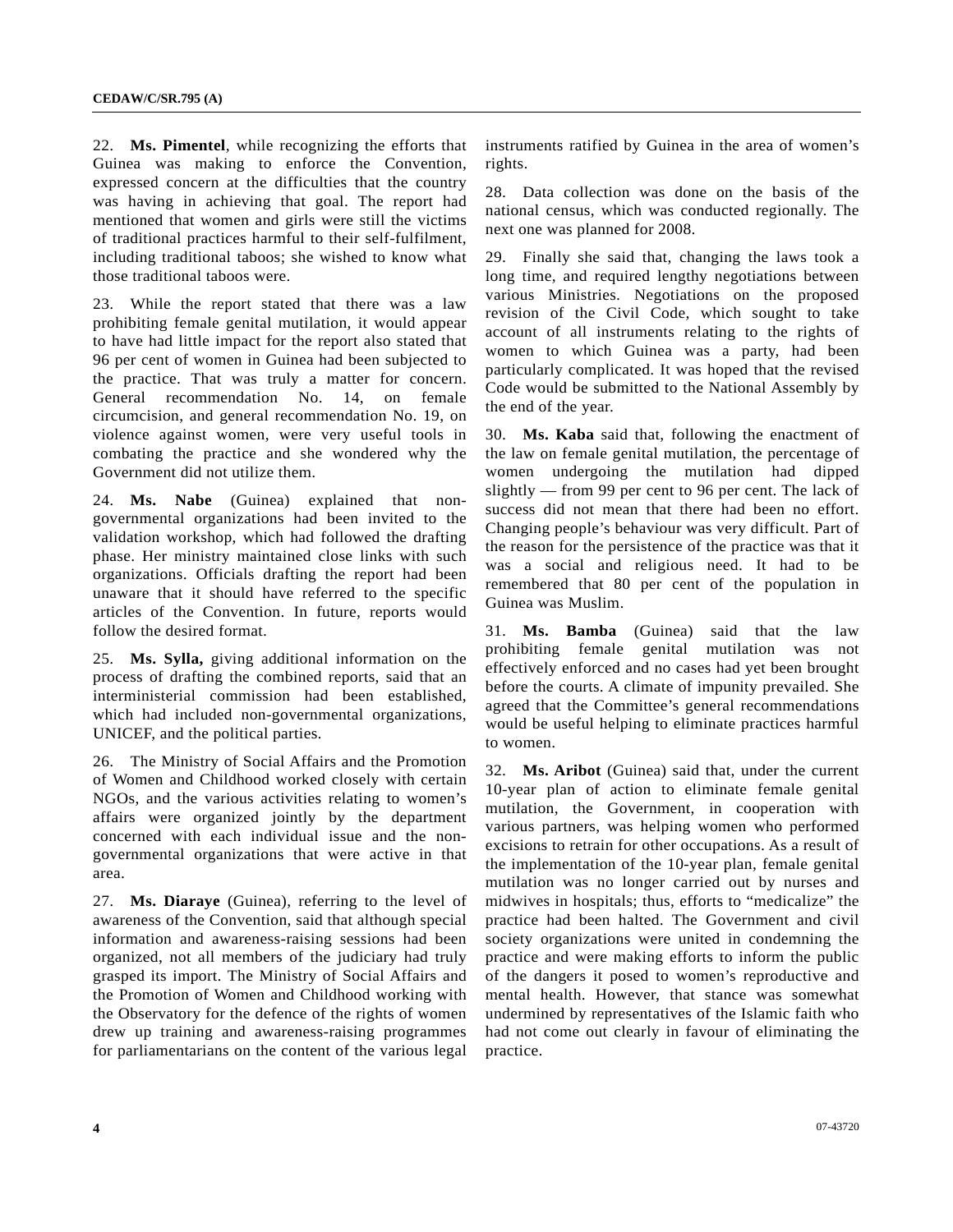33. **Ms. Sidibe** (Guinea), acknowledging the need for more gender-disaggregated data, said that a database had been set up by the Ministry of Social Affairs and the Promotion of Women and Childhood in 2000 on the basis of a survey of women's economic activities. Other surveys in recent years had focused on women and poverty and the social situation of women. The census scheduled for 2008 would provide an opportunity to obtain up-to-date statistics on all aspects of the situation of women.

34. **Ms. Diaraye** (Guinea) said that, in recent years, Guinea had marked the International Day against Female Genital Mutilation with a number of national and regional programmes designed to raise the awareness of the authorities, women and girls of the dangers of female genital mutilation.

35. **Ms. Begum**, noted that female genital mutilation was not practised in her country, Bangladesh, another predominantly Muslim country. It was one of the worst manifestations of violence against women and had nothing to do with religion. Some African countries had started to provide alternative livelihoods for those who carried out female genital mutilation. Guinea should make every effort to follow suit.

36. The prevalence of violence against women was a matter of grave concern. Noting that the responses to the list of issues and questions indicated that 76 per cent of battered women were Muslims, she wondered why Muslims accounted for such a large proportion of victims. In its concluding comments on the previous report (A/56/38, part two, para. 135) the Committee had recommended that legislation on domestic violence should be enacted. She asked what progress had been made in that regard. The Committee had also recommended gender training for all public officials, in particular law-enforcement officials, the judiciary and health workers. The State party should indicate what measures had been taken in that regard. She also asked how many convictions had been secured under the articles of the Penal Code relating to deliberately inflicted bodily injury, death threat and rape.

37. Lastly, she requested details of the support services available to victims of violence, including the number of shelters, and asked what role the Government played in the provision of such services.

38. **Ms. Chutikul** noted that the mandate of the Ministry of Social Affairs and the Promotion of Women and Childhood with regard to women was to design, coordinate, implement and monitor Government policy on the advancement of women. With regard to the design element of that mandate, the State party had mentioned many policies and programmes relating to gender: the National Policy for the Advancement of Women, adopted in 1996; the Gender and Development Framework Programme; the programme of action for the implementation of a revised national policy for the advancement of women, which was to be developed in 2007; and a national gender policy document to be developed in 2008. The State party should provide more information on the various initiatives and how they fitted together, and indicate which of them would guide the Government's action on gender issues over the next three to five years. She also wished to know which entities had been involved in formulating them and what data had been used in that process.

39. With regard to the coordination part of the Ministry's mandate, she noted that responsibility for the advancement of women rested with many different ministries and NGOs. The State party should indicate whether any kind of mechanism existed to coordinate the work of those entities.

40. Turning to the implementation component, she noted that the Ministry's work covered many different areas besides the advancement of women, such as general social development, social protection policy and children's issues. In the light of that heavy workload, she wished to know how the Ministry handled its mandate relating to women, in particular how many staff it had and what its budget was. Noting that implementation of the national policy for the advancement of women was managed by a national directorate supported by three divisions responsible, respectively, for economic advancement, training and education, and the promotion of women's rights, she requested further clarification of how implementation was ensured in practice.

41. With regard to monitoring, she noted that the national committee and seven regional committees set up to monitor implementation of the Convention were not functioning. She asked what steps were envisaged to remedy that situation. On the question of data, more emphasis should be placed on outcomes rather than on input in the next report. Lastly, she asked how effective the gender focal points in ministerial departments were. In many countries, they had little practical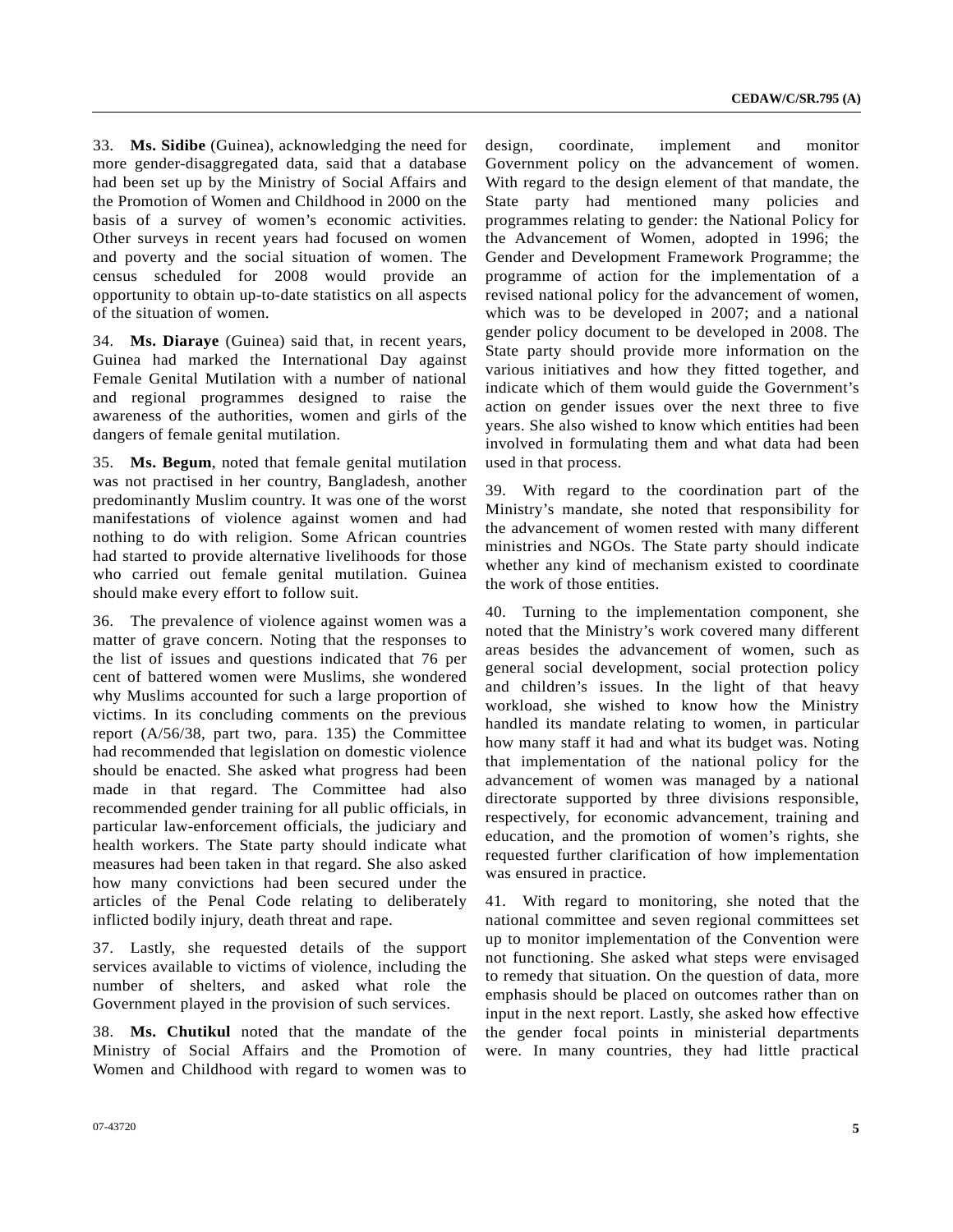impact and were not provided with proper ministerial support.

42. **Ms. Simms** said that much more vigorous action was needed, in particular by women themselves, to ensure that the State party's obligations under the Convention were fulfilled. Trafficking, prostitution, violence against women and the country's high rates of maternal and child mortality were all serious problems that needed to be addressed. Action was also needed on the issue of female genital mutilation, a barbaric practice that had nothing to do with Islam. In fact, it had first been advocated by a British gynaecologist in the nineteenth century as a means of neutralizing the perceived threat posed by women's sexuality and making women more compliant. Commending the plans outlined to deal with the problem, she urged the State party to ensure that those plans became a reality. It was up to women to stand up to the patriarchal culture that allowed female genital mutilation to continue and to make sure that the law outlawing the practice was fully respected.

43. **The Chairperson**, speaking as a member of the Committee, said that it appeared to be difficult for women victims of violence, especially rural women, to obtain redress because of the cost of bringing proceedings and the distance they had to travel in order to lodge a complaint. She asked whether there were plans to facilitate access to justice for women and to provide them with aid to cover the cost.

44. With regard to female genital mutilation, she encouraged the Government to read the Secretary-General's in-depth study on all forms of violence against women (A/61/122/Add.1 and Corr.1), which emphasized the dangers of female genital mutilation, including the fact that it was a cause of maternal and child mortality. She wished to know why the State party lacked the instruments necessary to enforce the law prohibiting female genital mutilation and why the Government had not mounted any largescale campaigns to raise public awareness of the dangers of the practice. She also wondered why Guinea had not ratified the 2003 Protocol to the African Charter on Human and Peoples' Rights on the Rights of Women in Africa, which was particularly strong in its condemnation of female genital mutilation. Lastly, she asked whether the campaigns to have women who performed excisions turn in their knives had had a real impact in terms of permanently reducing the incidence of the practice.

45. **Ms. Nabe** (Guinea) said that, although female genital mutilation was now recognized as a crime, the influence of male religious leaders, whose interpretation of the Koran was favourable to men, remained extremely strong. Awareness-raising campaigns had been conducted and were being conducted, but since the practice was seen as a matter of both custom and religion, eradicating it was a long-term endeavour.

46. **Ms. Sylla** (Guinea) said that Government efforts to raise awareness of the negative impacts of the practice were already yielding results. All strata of society were involved in addressing the issue. Female genital mutilation was not an exclusively Muslim practice for it was found even in the Guinée Forestière region, which had a relatively small Muslim population. It was therefore a cultural, rather than a religious, issue.

47. The first national policy for the advancement of women had been adopted in 1996. Originally there was to have been one directorate — the National Directorate for the Promotion of Women — comprising three divisions — responsible, respectively, for economic advancement, training and education, and the promotion of women's rights. However, subsequently, States had been asked to bring their policies into line with inter alia the Millennium Development Goals and the New Partnership for Africa's Development (NEPAD). Hence the existence of a second national policy for the advancement of women.

48. The first national policy for the advancement of women had been fully integrated into Guinea's poverty reduction strategy, but gender issues had been omitted. The Government had therefore decided to draw up a separate gender policy. A national gender policy was planned for 2008.

49. Focal points had made a significant contribution to the implementation of the national policy for the advancement of women. However, they suffered from a number of weaknesses: because of their status it was difficult for focal points to attend meetings where decisions were actually taken; focal points often changed from one department to another; and Government reshuffles often resulted in focal points being distributed unequally across departments. The new Government had therefore decided to replace focal points with gender units, along the lines of the equity committees in the education sector. Where such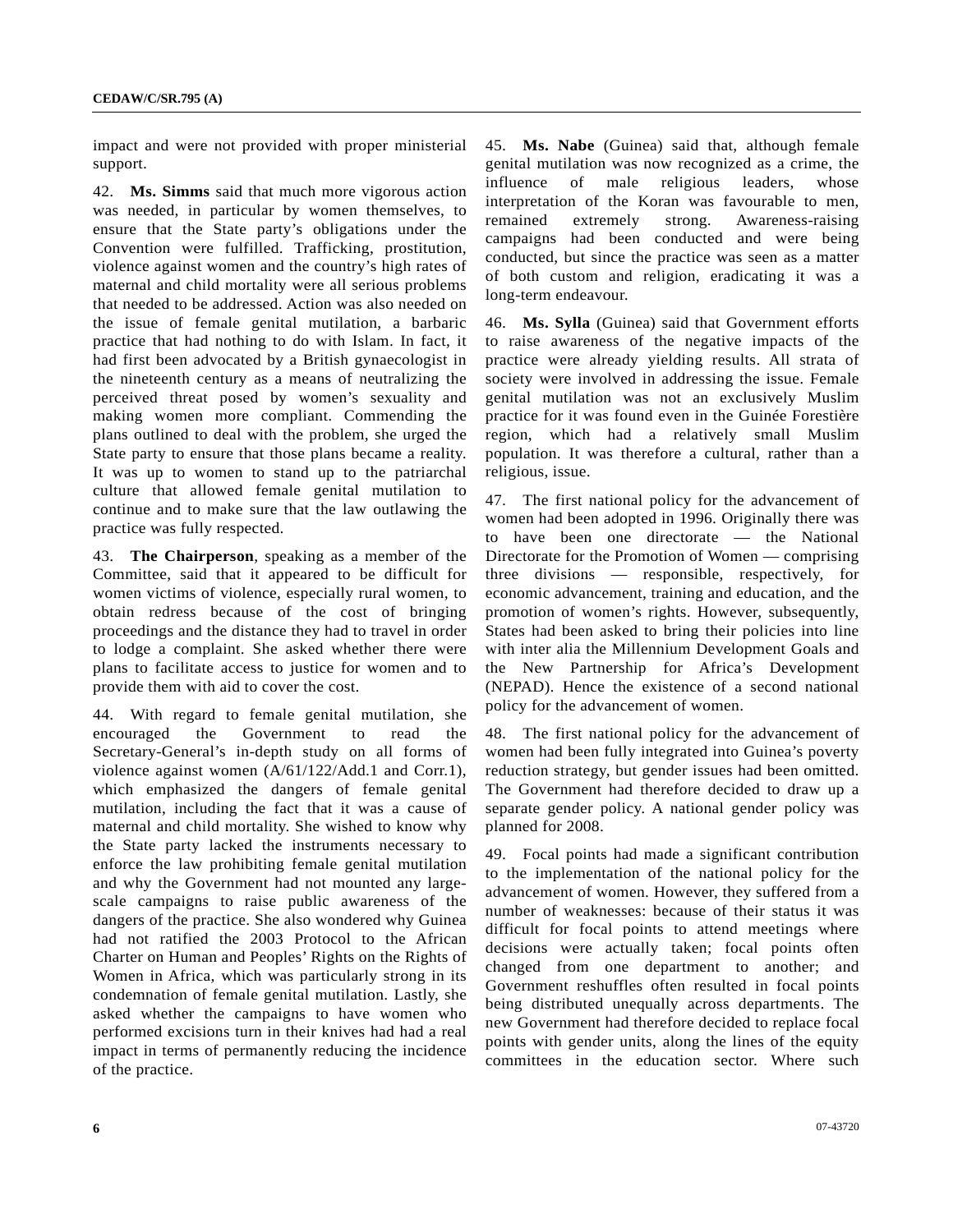committees existed, considerable progress had been made towards compliance with the Convention.

50. **Mr. Traore** (Guinea) said that no data was currently available on women victims of trafficking in Guinea. The Government therefore planned to conduct a survey to establish the extent of trafficking in women and girls in Guinea. The Government had already adopted a national action plan to combat trafficking in women and girls, on the one hand, and in children, on the other. At least 12 cases were currently awaiting consideration by the Court of Assize, the court responsible for trying trafficking cases. However, because the Court did not meet regularly, there was often a long wait before cases came to court. He acknowledged that existing legislation was insufficient. Special legislation to combat trafficking was therefore being drafted, and was already at an advanced stage.

51. With regard to victims of violence in rural areas, he said that any form of violence — physical, moral or psychological — was punishable under the Criminal Code. It was a crime for a man of any religion to beat his wife; such a man could be prosecuted and sentenced by the courts. There were no special provisions in favour of women in rural areas. However, if a woman victim of violence filed a complaint, the perpetrator would be judged according to the law, regardless of the region in which the victim lived.

As for the status of implementation of the Act on reproductive health, he said that the Act itself had been adopted in 2000; however, no implementing regulations had ever been drawn up because it had been decided that the penalties contained in the Act were too severe — for example, if a girl died within 40 days of being subjected to female genital mutilation, the person responsible could be given the death penalty. The Act had now been revised and implementing regulations were being prepared. All that remained now was for victims of female genital mutilation — or their parents on their behalf — to file complaints. NGOs could also play a role in that regard.

53. Lastly, the Optional Protocol to the Convention had been submitted to the Government for adoption. Once adopted, it would be submitted to the National Assembly for ratification. First, however, it was important for Guinean women to understand properly the many channels available to them.

54. **Ms. Aribot** (Guinea), on the issue of coordination, said that any policy document produced by any ministry had to be discussed by the interministerial council, which met once a week. The document also had to undergo a process of national validation involving all ministers and NGOs. Focal points also attended validation meetings. Once the document had been validated, the ministry responsible submitted it to the inter-ministerial council, which had two weeks to examine it. The Minister of Social Affairs and the Promotion of Women and Childhood, as a member of the inter-ministerial council, was allowed to participate in any meetings where policy documents affecting women were discussed. Given that most policies affected women in one way or another, she was essentially allowed to participate in all policy discussions.

#### *Article 7 to 9*

55. **Ms. Neubauer** noted that, while the report (p. 7) referred to women's increasingly important and influential participation in the labour market, the information contained in the responses to the list of issues and questions (p. 13) suggested that the number of women in certain decision-making positions had decreased in recent years. She referred, in particular, to the low number of female National Assembly members, ministers, directors of institutes of higher learning, prefects, lawyers and regional social affairs inspectors. She was curious to know about efforts to address women's role in the exercise of power, besides the seminars, workshops and lobbying by women's NGOs mentioned in the report. In particular, she would appreciate concrete information about any interventions that had been implemented, developed or planned.

56. The Government's plan to use advocacy in order to prevail on the authorities and political parties to increase the number of women in decision-making posts and improve their ranking on electoral lists (responses, p. 15) was insufficient. Moreover, it was not in accordance with article 2 of the Convention. It was clear from article 4, paragraph 1, of the Convention and general recommendations 23 and 25 that the Government itself must take active steps to promote women's participation. In that connection, she wished to know whether the Government planned to introduce any temporary special measures such as affirmative action, preferential treatment or quota systems.